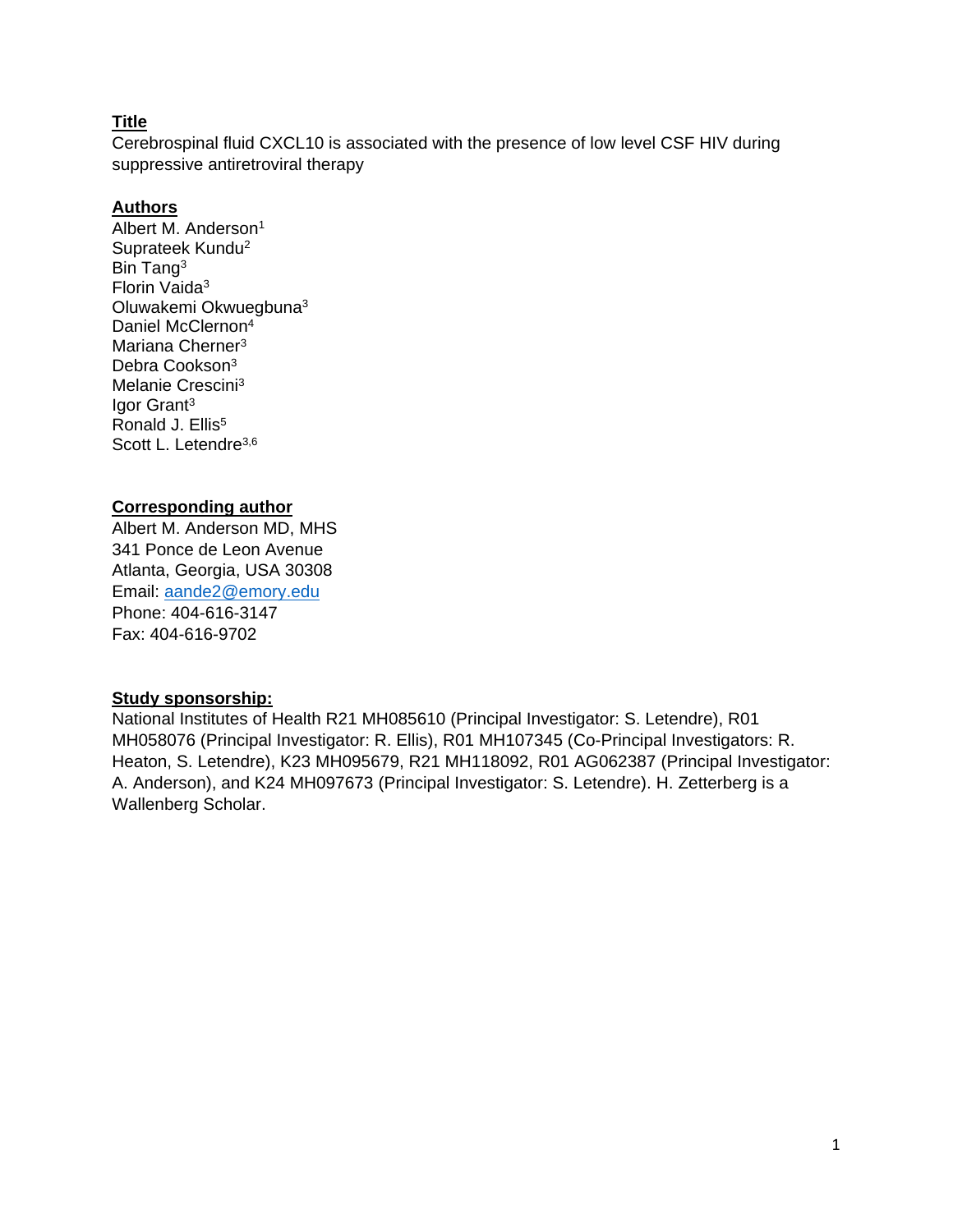# **Abstract**

Surrogate markers of HIV central nervous system (CNS) persistence are needed because direct HIV measurements from the CNS require specialized protocols and are not always detectable or quantifiable. We analyzed paired plasma and CSF samples from people with HIV (PWH) on suppressive therapy (ART) with a validated HIV single copy RNA assay. Two potential markers of CNS persistence were measured (CXCL10 and sCD30). We then examined associations with CSF HIV RNA positivity in univariable and multivariable analyses. Among 66 individuals, 18.2% had detectable CSF HIV. Individuals who had detectable HIV in CSF had higher CSF CXCL10 concentrations (median 514 pg/ml versus median 317 pg/ml,  $p = 0.019$ ), but did not have significantly different CSF sCD30 concentrations (median 7.5 ng/ml versus median 7.6 ng/ml, p  $= 0.78$ ). In the multiple logistic analysis, both higher CSF CXCL10 ( $p = 0.038$ ) and plasma HIV detectability ( $p = 0.035$ ) were significantly associated with detectable CSF HIV. Both sCD30 and CXCL10 correlated positively with NfL and NSE, two neuronal markers. This study demonstrates that CSF CXCL10 concentrations reflect low level HIV CNS persistence despite virologic suppression on ART. Given that it is readily detectable and quantifiable, this chemokine may be a promising biomarker to evaluate HIV eradication therapies that target the CNS.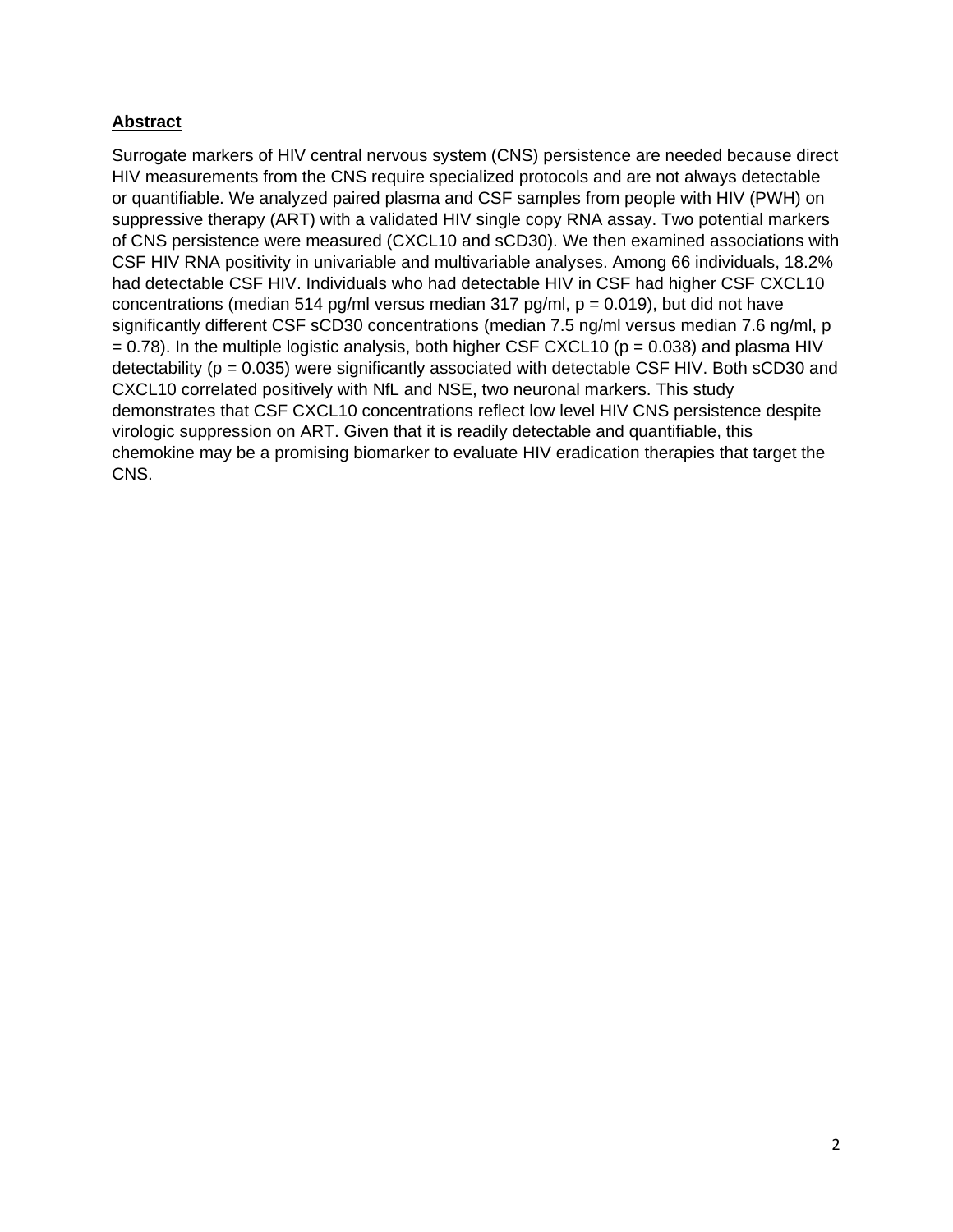#### **Introduction**

Despite the dramatic successes of combination antiretroviral therapy (ART), HIV cure has proved extremely elusive.(Hutter *et al*, 2009) Mounting evidence supports the hypothesis that the central nervous system (CNS) is a reservoir of HIV persistence and thus a barrier to viral eradication. HIV DNA is commonly found in brain tissue from HIV-infected individuals on suppressive ART,(Lamers *et al*, 2016) which suggests that some CNS cells allow for reverse transcription and could be latently infected. However, given the lack of brain tissue availability from living people with HIV (PWH), more research is needed to identify biomarkers of CNS persistence that could be potentially used in studies of HIV cure efforts.

Given its direct communication with brain interstitial fluid,(Ratner *et al*, 2017) the cerebrospinal fluid (CSF) is part of the CNS and a potential window into HIV brain persistence. Several CSF studies have provided important evidence that support the HIV CNS persistence hypothesis. This includes multiple independent reports of CNS virologic escape, a condition in which CSF HIV RNA concentrations are elevated despite relative virologic suppression in the blood during ART.(Canestri *et al*, 2010; Peluso *et al*, 2012) Additionally, viral genetic compartmentalization occurs in the CSF and may be associated with adverse clinical consequences.(Joseph *et al*, 2015; Oliveira *et al*, 2017) Multiple studies have also demonstrated that HIV RNA can be detected at very low levels in CSF during suppressive ART, which provides more evidence of HIV CNS persistence.(Anderson *et al*, 2017; Dahl *et al*, 2014) This low level presence of HIV in the CSF is also associated with increased markers of inflammation,(Dahl *et al*, 2014) and thus is potentially detrimental to the CNS. HIV DNA can also be found in CSF cells, and this finding was recently shown to be associated with neurocognitive impairment in individuals with HIV.(Spudich *et al*, 2019)

While it is possible to detect HIV RNA and DNA from the CSF during ART, these markers are undetectable even with the use of highly sensitive techniques in 50% or more of PWH.(Anderson *et al*, 2017; Spudich *et al*, 2019) For the purposes of HIV cure studies, other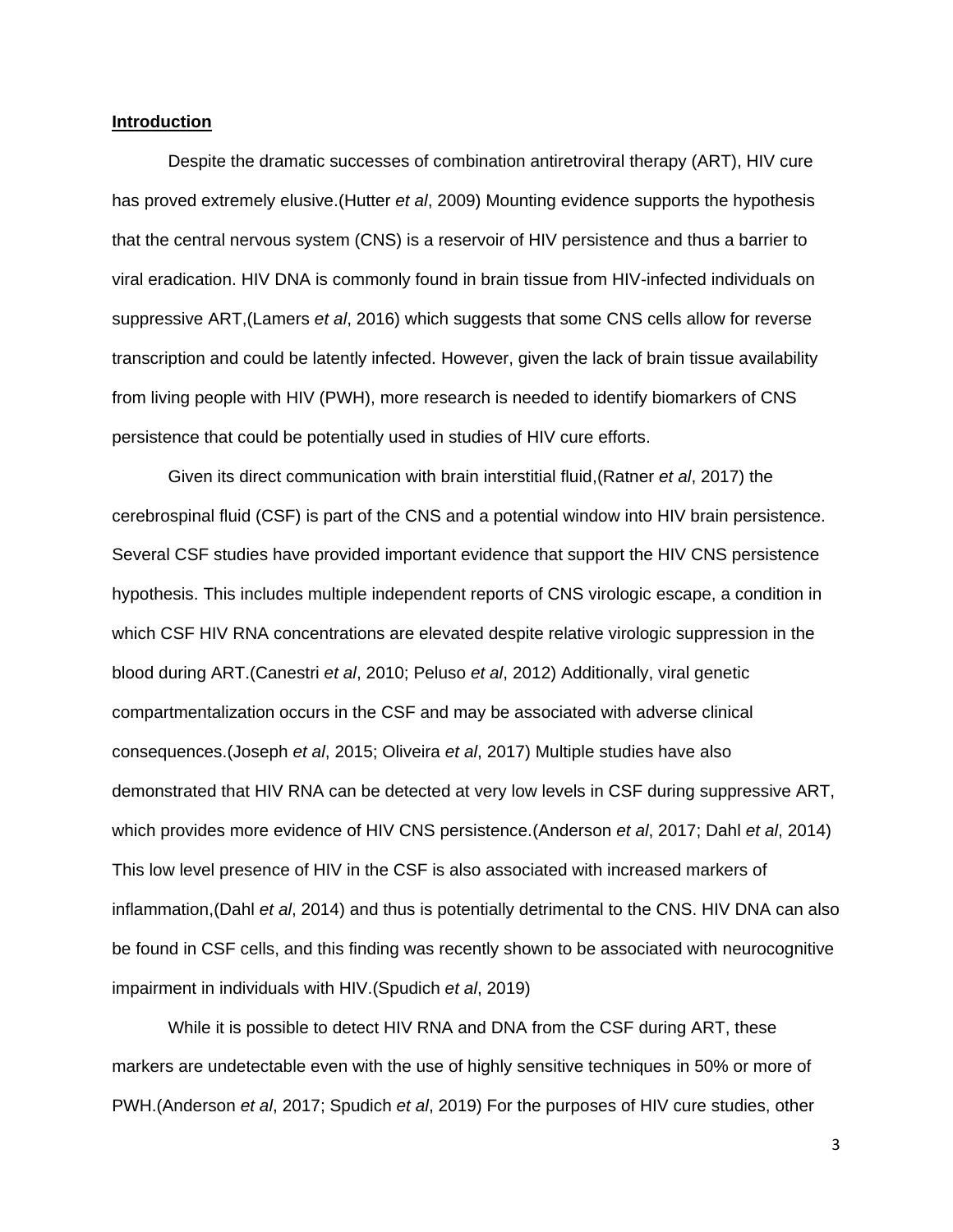markers that reflect HIV CNS persistence may be needed that are more readily quantifiable and can be measured without the need for advanced molecular techniques. CXCL10 is a chemokine induced by gamma interferon and is produced by macrophages, astrocytes, and other cells.(Majumder *et al*, 1996) In the absence of virologic suppression, CSF CXCL10 concentrations correlate with CSF HIV RNA concentrations but not plasma HIV RNA concentrations, making this protein a potential indicator of CNS HIV replication.(Cinque *et al*, 2005) Another potential marker of CNS HIV is soluble CD30 (sCD30). This is a cell surface marker that is shed from activated (but not resting) immune cells.(Fernandez-Ruiz *et al*, 2017) In CSF, sCD30 is elevated in HIV-infected individuals despite suppressive ART(Peluso *et al*, 2020) and thus may also be a marker of HIV CNS persistence.

For the current study, we used CSF samples from a cross-sectional subset of individuals with HIV RNA previously measured by single copy assay.(Anderson *et al*, 2017) We hypothesized that both CXCL10 and sCD30 would be associated with the presence of low level CSF HIV RNA in the setting of suppressive ART. We also hypothesized that these markers would be associated with markers of neuronal damage.

#### **Methods**

As in the parent study,(Anderson *et al*, 2017) inclusion criteria were: a) adults older than 18 years who had CSF and blood collected within one hour, b) On stable ART with HIV RNA ≤50 copies/ml in CSF and plasma, and c) SCA results available. Participants with sufficiently severe neuropsychiatric comorbid conditions to confound attribution of neurocognitive impairment (NCI) to HIV as per Frascati criteria(Antinori *et al*, 2007) were excluded. For the current analysis, participants were also only included if sufficient volume was available for the proposed new biomarkers. All participants provided written consent.

Neuropsychological (NP) performance was assessed using a comprehensive and standardized battery of tests, which has been described in detail elsewhere.(Carey *et al*, 2004;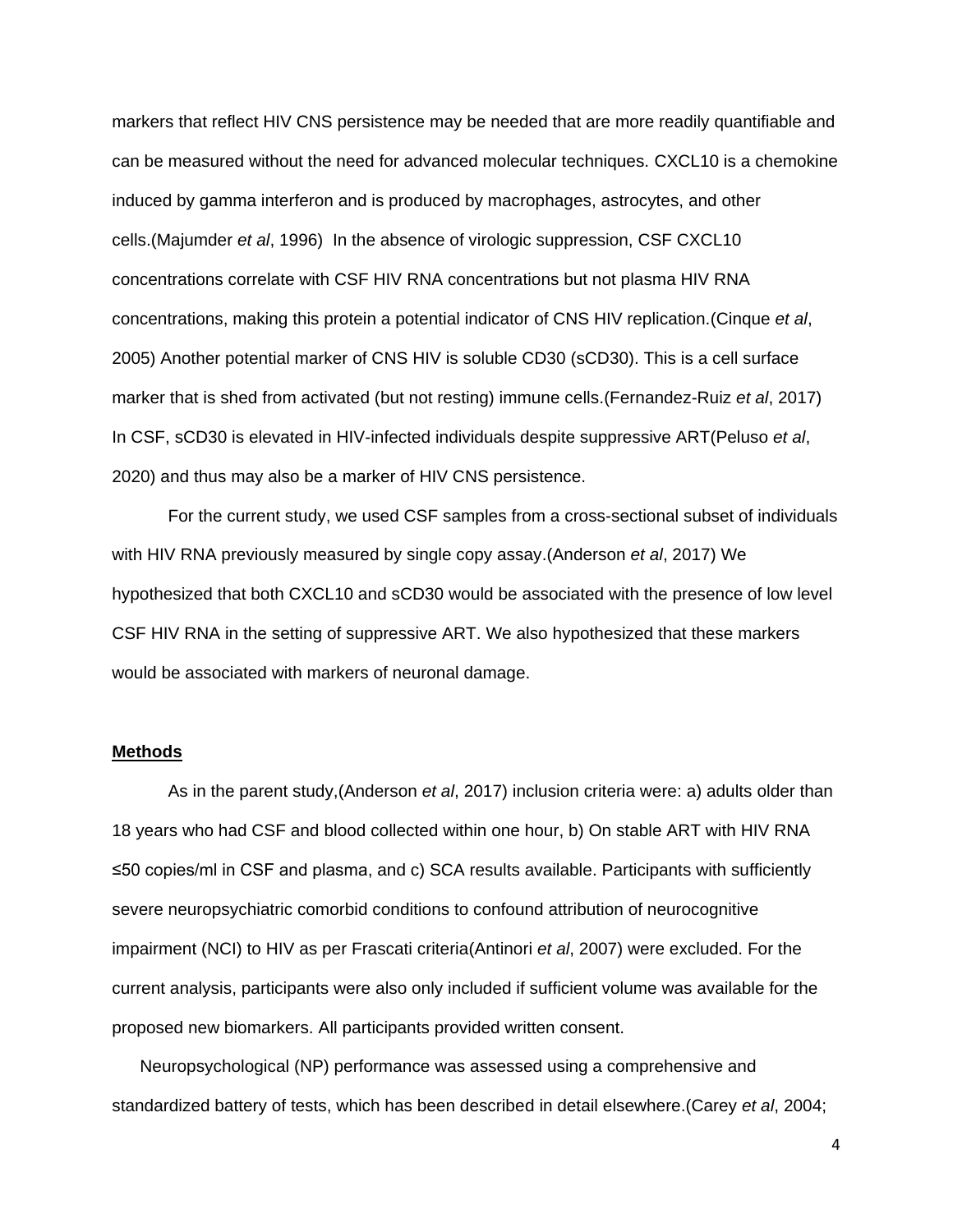Heaton *et al*, 2010) Briefly, the battery covers seven neurocognitive domains commonly affected by HIV: verbal fluency, executive functioning, processing speed, learning, delayed recall, attention/working memory, and motor skills.(Heaton *et al*, 2010) Demographically uncorrected scaled scores were converted to T scores (Mean= 50; Standard Deviation = 10) that corrected for the effects of age, education, sex, and race/ethnicity on neurocognition.(Heaton *et al*; Norman *et al*, 2011) In cases where participants had previous study visits with neuropsychological testing, adjustment for practice effects was made by using median practice effect data from previous work.(Cysique *et al*, 2011) A global T score was computed by average of the individual T scores for each test.

*Laboratory investigation:* For plasma/CSF HIV RNA concentrations by conventional testing, the Roche Amplicor platform was used (lowest level of quantification 50 copies/ml). Low level HIV-1 RNA was measured in CSF and plasma with the single copy assay (SCA, bioMONTR Labs Research Triangle Park, NC, USA) that has been validated and used in other CSF studies.(Santos *et al*, 2013) This method is based on a proprietary protocol which is used in conjunction with a commercial HIV-1 RNA easyQ reagent kit (bioMerieux Inc, Lyon, France). Briefly, a specimen of up to 2 ml of human plasma or CSF is added to lysis buffer containing guanidine thiocyanate. HIV-1 RNA is extracted in combination with the easyMAG platform (bioMerieux, Inc). Eluates containing HIV-1 RNA are aliquoted into 0.5 mL reaction tubes and amplified using 3 enzymes: T7 RNA polymerase, avian myeloblastosis virus reverse transcriptase, and RNase H. Molecular beacons targeting the pol/gag region of HIV-1 RNA are used for amplification and detection by isothermal reactions at  $41^{\circ}$ C. HIV-1 RNA level is quantified in conjunction with the NucliSENS easyQ HIV-1 v2.0 Director software and a proprietary algorithm developed by bioMONTR Labs. The dynamic range of this HIV-1 assay is 1–5,000,000 copies/mL. sCD30 was measured by enzyme-linked immunosorbent assay (ELISA, Thermo Fisher). CXCL10 was measured using single molecule digital ELISA (Quanterix corporation). Two neuronal markers were selected. The first, neurofilament light chain (NFL), is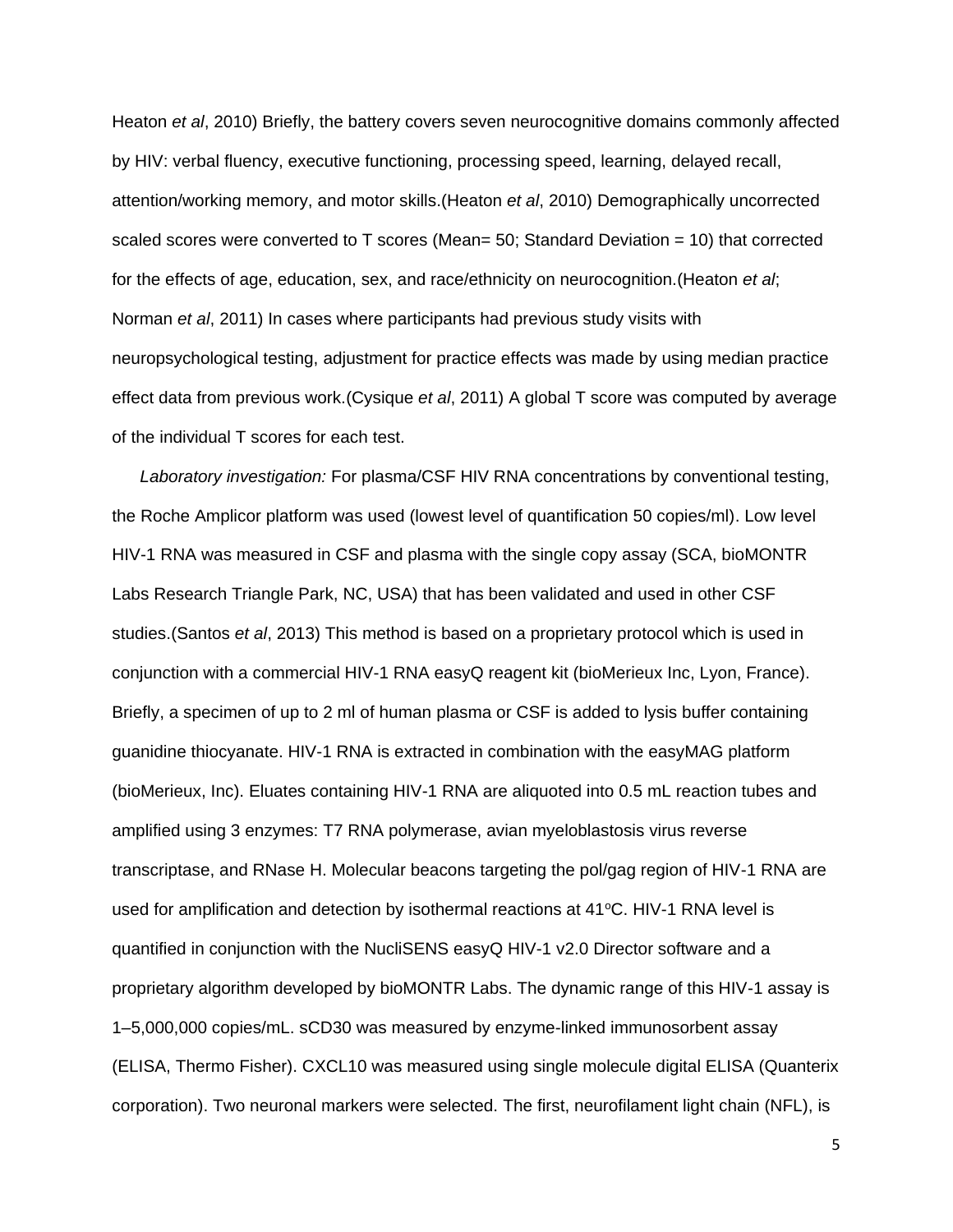a major structural component of axons and thus a marker of neuronal injury. CSF concentrations of NFL are elevated in the setting of HIV-associated dementia.(Abdulle *et al*, 2007) Neuron-specific enolase (NSE) is the dominant enolase isoenzyme found in neuronal and neuroendocrine tissue. CSF concentrations of NSE increase in the setting of disease states such as seizures.(Correale *et al*, 1998) These two neuronal markers were also measured with single molecule digital ELISA (Quanterix corporation).

*Statistical analysis:* Statistical analyses were performed with SAS JMP version 13 as well as Graphpad Prism 6. Normality of continuous variables was assessed with the Shapiro-Wilk test. Based on lack of normality in most instances, continuous variables were compared using Wilcoxon rank sum test (with the exception of NP T scores, which were compared with t tests). Also due to lack of normality, Spearman's rho was calculated for correlations. Fisher's exact test was used to evaluate categorical variables. For the outcome of detectable CSF HIV RNA by SCA, univariate logistic regression was first performed with each of the following variables: age, sex, nadir CD4+, current CD4+, months on current ART, CSF total protein, detectable plasma HIV RNA by SCA, CSF WBC, CSF sCD30, and CSF CXCL10. Multivariate logistic regression was then performed incorporating variables associated with detectable CSF HIV RNA in the univariate models with p value < 0.1. Linear regression was also performed for the Global T score variable with the same variables (except that age, sex, and race/ethnicity were not evaluated separately given that they are incorporated in T scores). P value of <0.05 was considered statistically significant for all results.

#### **Results**

Paired CSF/plasma samples from 66 participants who had sufficient sample volumes for the planned biomarkers were analyzed. The majority of these particular participant visits were between the years of 2005 and 2011. All participants were on three drug ART with the most common regimen being efavirenz/tenofovir/emtricitabine followed by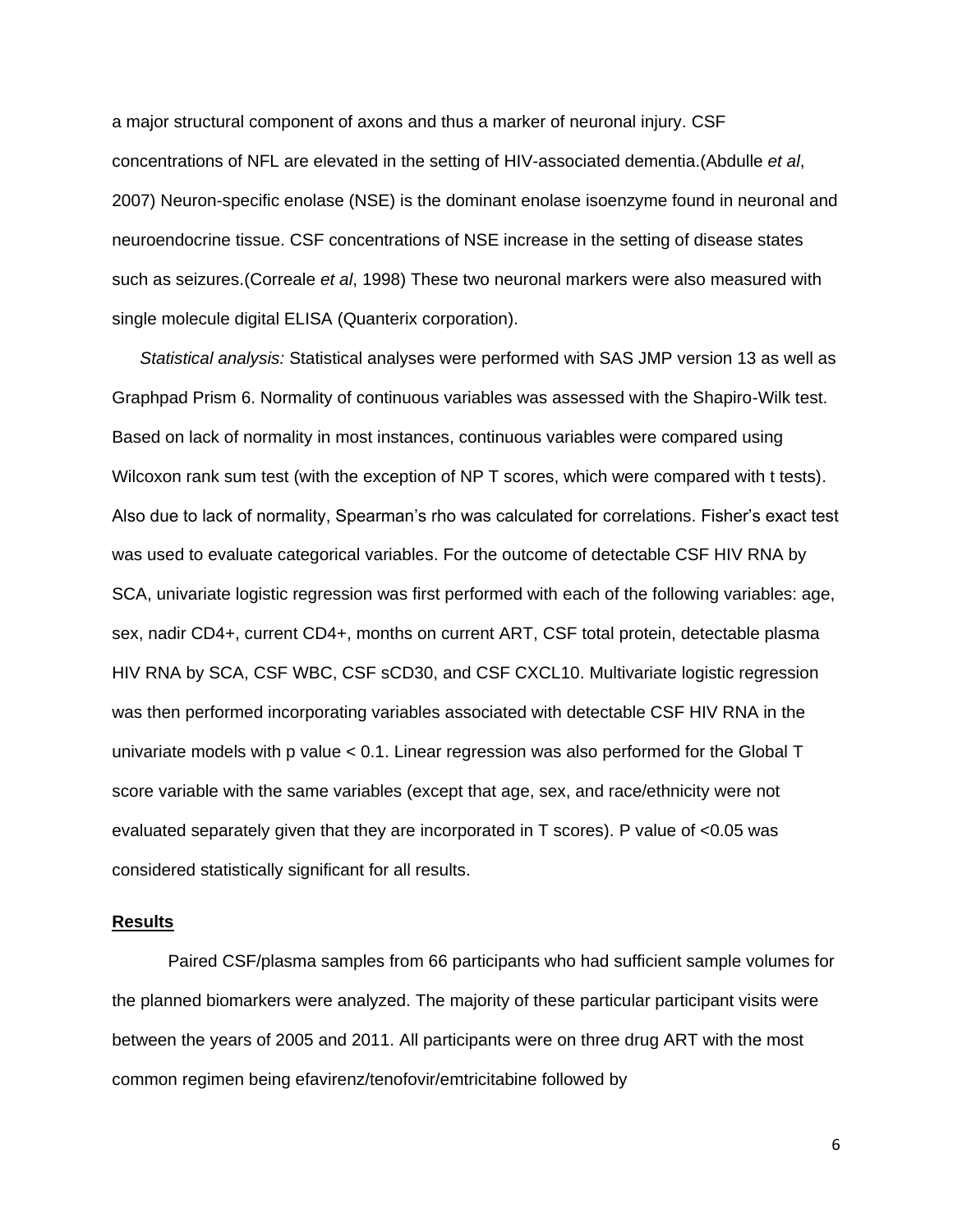atazanavir/ritonavir/tenofovir/emtricitabine. As seen in Table 1, participants were mostly male with median current CD4+ of 483 cells/microliter and median nadir CD4+ of 98 cells/microliter. 33 participants out of 66 (50%) had positive plasma HIV RNA by SCA, while 12 out of 66 (18.2%) had detectable CSF HIV RNA (CSFHIV+) by SCA. Median CSF HIV RNA SCA value in this subset of 12 participants was 6.5 copies/ml (interquartile range 1-14).

There were no significant differences between CSFHIV+ and CSFHIVnegative in terms of age, race, sex, current CD4+, CD4+ nadir, estimated duration of HIV infection or months on current ART regimen. However, CSFHIV+ participants were more likely to be plasmaHIV+ than CSFHIVnegative participants (83% versus 43%, p= 0.023). Additionally, CSFHIV+ participants had higher CSF CXCL10 concentrations (median 514 picograms/milliliter versus median 317 picograms/milliliter, p= 0.019, see Figure 1a with Cohen's D result) and higher CSF WBC concentrations (median 4 cells/microliter versus median 2 cells/microliter, p= 0.035). There were no concentration differences for NFL, NSE, or sCD30 (see Figure 1b with Cohen's D result for sCD30) between CSFHIVnegative and CSFHIV+ groups. Between the four CSF biomarkers, there were significant positive correlations between sCD30 and NFL (rho=0.31, p=0.012), between NFL and NSE (rho=0.28,  $p=0.024$ ), and between NFL and CXCL10 (rho= 0.25,  $p=$ 0.041). There was a correlation trend between CXCL10 and sCD30 (rho= 0.23, p= 0.064).

For NP performance, 65 participants (98.5%) had full testing results available. There was no difference in global T score between the groups (mean= 47.7, standard deviation= 5.9 for CSFHIV+ group and mean= 46.0, standard deviation= 6.6 for CSFHIV negative group,  $p=$ 0.43). For the univariate linear regression analysis with Global T score in the cohort as a whole (n=66) as the outcome, none of the following variables were associated significantly: nadir CD4+, current CD4+, months on current ART regimen, Plasma HIV RNA detectable by SCA, CSFHIV detectable by SCA, sCD30, CXCL10, NFL, and NSE (all p>0.1).

In the univariate logistic regression analyses with CSFHIVRNA+ as the outcome (top part of table 2), two variables were significantly associated with CSFHIVRNA+. Specifically, the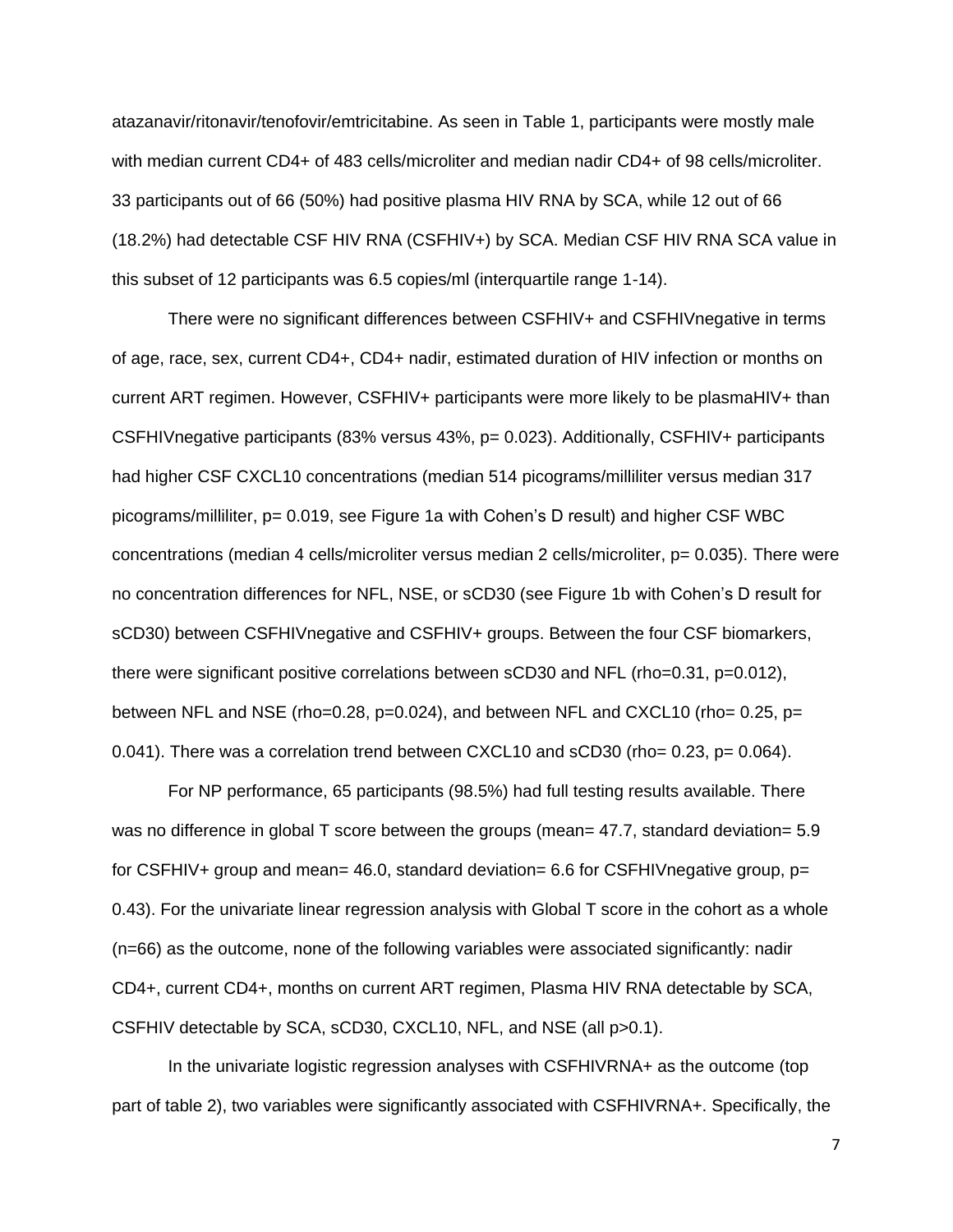presence of plasma HIV RNA and higher CSF CXCL10 both had statistically significant positive odds ratios in relationship to CSFHIVRNA+. There was no significant difference in CSF CXCL10 concentrations based on plasma HIV RNA detectability (median 373 picograms/milliliter for plasma HIV+ versus median 313 picograms/milliliter for plasma HIV negative, p=0.135). In the multivariate model using these two variables, both remained significantly associated with CSFHIVRNA+ (see bottom part of table 2). The odds ratio associated with detectable HIV RNA by SCA was 5.91 (95% confidence interval [CI]= 1.13-30.98). The odds ratio per unit increase of CXCL10 was 1.003, which translates to an odds ratio of  $1.4$  (95% CI= 1.02-1.93) per CXCL10 unit increase of 100.

#### **Discussion:**

Despite suppressive ART, HIV persists and is associated with adverse clinical outcomes.(Coghill *et al*, 2017) There is great interest in developing a cure of HIV, which if achieved would obviate the need for lifetime ART with its associated costs and toxicities. There is significant evidence that the CNS is an HIV reservoir and a barrier to HIV cure. Such evidence includes the finding of HIV DNA in brain tissue despite ART(Lamers *et al*, 2016) as well as the presence of HIV DNA in CSF cells and low level CSF HIV RNA during virologic suppression.(Anderson *et al*, 2017; Spudich *et al*, 2019) However, HIV DNA and RNA from CSF is often not detectable even with very sensitive methods such as single copy assay.(Dahl *et al*, 2014) Therefore, more research is needed to identify more markers of HIV CNS persistence. Ideal CNS HIV reservoir markers would be consistently detectable and quantifiable. Such markers may reflect the size of the HIV CNS reservoir through quantification. Quantification of markers before and after an HIV cure intervention could potentially indicate how effective the intervention is in decreasing the HIV CNS reservoir.

In the current study, we examined two biomarkers that have shown promise as indicators of HIV in the CNS. CXCL10 is a chemokine induced by gamma interferon and is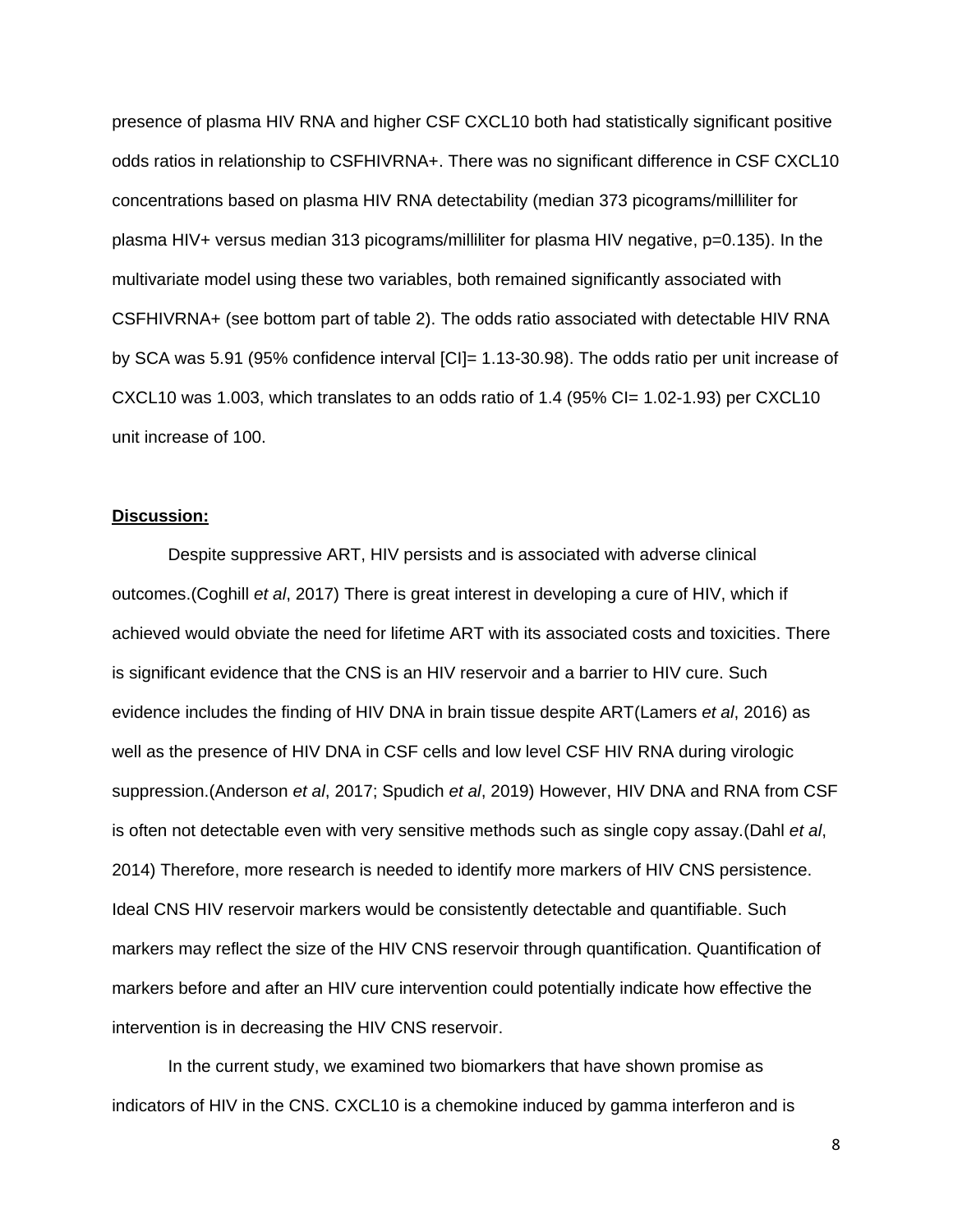produced by macrophages, astrocytes, and other cells.(Majumder *et al*, 1996) This chemokine is one of the first inflammatory markers to become elevated in the acute HIV infection period and thus its production is very sensitive to the presence of HIV.(Stacey *et al*, 2009) In the absence of virologic suppression, CSF CXCL10 concentrations correlate with CSF HIV RNA concentrations but not plasma HIV RNA concentrations, and therefore may be particularly valuable as an HIV CNS reservoir marker.(Cinque *et al*, 2005) Another potential marker of CNS HIV is soluble CD30 (sCD30). The CD30 molecule is part of the tumor necrosis factor family and in healthy individuals is only rarely expressed on lymphocytes.(Falini *et al*, 1995) In the case of PWH however, CD4+CD30+ cells are common and HIV is particularly enriched in these cells.(Hogan *et al*, 2018) In CSF, the soluble form of the receptor (sCD30) is elevated in HIVinfected individuals despite suppressive ART.(Peluso *et al*, 2020) Therefore, sCD30 is another candidate marker of HIV CNS persistence.

In the current study, we evaluated these two markers in relationship to the presence of low level CSF HIV by SCA. We found that while CSF sCD30 was not associated with CSF HIV detectability, higher CSF CXCL10 was associated with CSF HIV detectability in both univariate and multivariate analysis. The fact that there was no relationship between the presence of HIV RNA in plasma and CSF CXCL10 supports the hypothesis that our findings were most likely driven by CNS HIV as opposed to peripheral HIV. Further investigation is indicated on CSF CXCL10 as a CNS HIV marker. For example, it could be measured from PWH whose CSF cells were tested for the presence of HIV DNA or from pre-mortem CSF samples from PWH who then had post mortem brain tissue measurement of HIV DNA. The advantage to CSF CXCL10 compared to HIV nucleic acid tests is that it is readily detectable and quantifiable. Such a marker is potentially very valuable because concentrations could be measured before and after HIV cure interventions to better understand the effect of such interventions on the CNS HIV reservoir.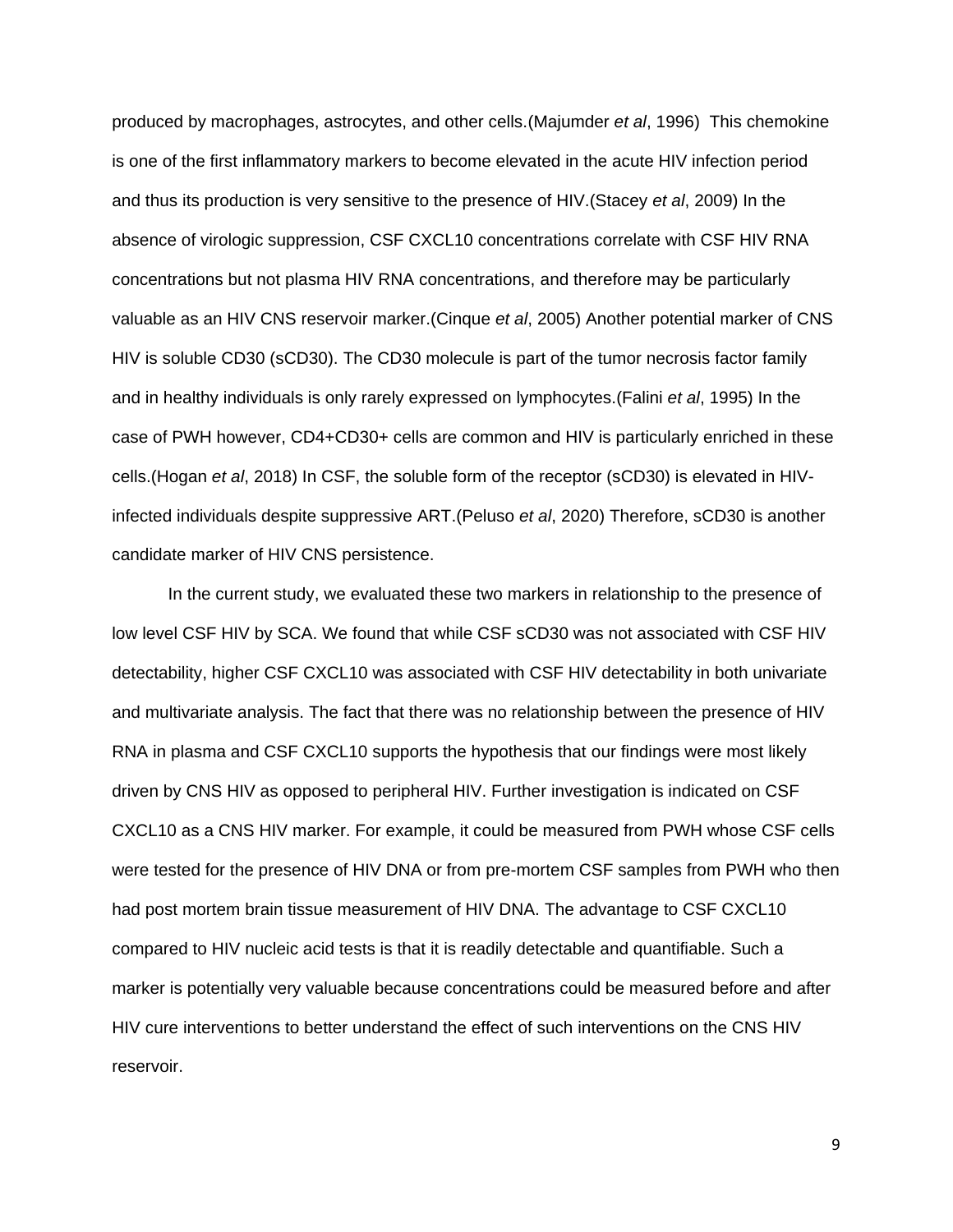We acknowledge the limitations of the current study. The study population was majority men, and the inclusion of more women would have made the study more representative of PWH. The study was relatively small (n=66) and less than 20% of participants had detectable CSF HIV RNA by SCA. Therefore, it is possible that the absence of significant association between CSF sCD30 and the presence of CSF HIV was influenced by lack of statistical power. A larger study may have shown a significant association. Other biomarkers could also reflect low level HIV in the CNS and may merit further study as well. For example, another study of the presence of low level CSF HIV by SCA showed that neopterin, a marker of monocyte activation, was higher in individuals with detectable CSF HIV.(Dahl *et al*, 2014) It would be interesting to include even more markers in future studies to evaluate if a composite biomarker panel could be more reflective of HIV CNS persistence than individual biomarkers by themselves.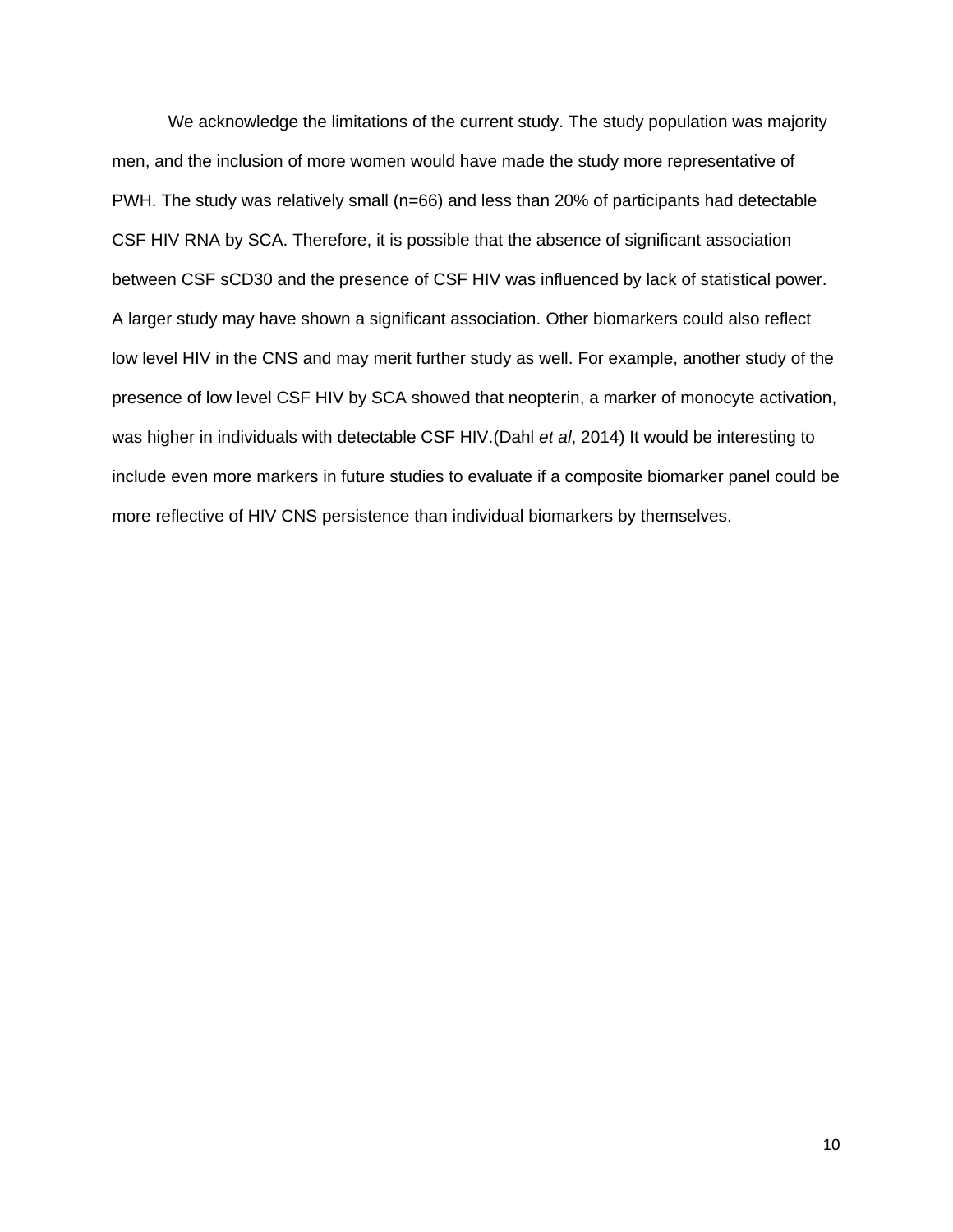### References

Abdulle S, Mellgren A, Brew BJ, Cinque P, Hagberg L, Price RW, Rosengren L, Gisslen M (2007). CSF neurofilament protein (NFL) -- a marker of active HIV-related neurodegeneration. J Neurol 254: 1026-32.

Anderson AM, Munoz-Moreno JA, McClernon DR, Ellis RJ, Cookson D, Clifford DB, Collier AC, Gelman BB, Marra CM, McArthur JC, McCutchan JA, Morgello S, Sacktor N, Simpson DM, Franklin DR, Heaton RK, Grant I, Letendre SL, Group C (2017). Prevalence and Correlates of Persistent HIV-1 RNA in Cerebrospinal Fluid During Antiretroviral Therapy. J Infect Dis 215: 105-113.

Antinori A, Arendt G, Becker JT, Brew BJ, Byrd DA, Cherner M, Clifford DB, Cinque P, Epstein LG, Goodkin K, Gisslen M, Grant I, Heaton RK, Joseph J, Marder K, Marra CM, McArthur JC, Nunn M, Price RW, Pulliam L, Robertson KR, Sacktor N, Valcour V, Wojna VE (2007). Updated research nosology for HIV-associated neurocognitive disorders. Neurology 69: 1789-99.

Canestri A, Lescure FX, Jaureguiberry S, Moulignier A, Amiel C, Marcelin AG, Peytavin G, Tubiana R, Pialoux G, Katlama C (2010). Discordance between cerebral spinal fluid and plasma HIV replication in patients with neurological symptoms who are receiving suppressive antiretroviral therapy. Clin Infect Dis 50: 773-8.

Carey CL, Woods SP, Rippeth JD, Gonzalez R, Moore DJ, Marcotte TD, Grant I, Heaton RK, Group H (2004). Initial validation of a screening battery for the detection of HIV-associated cognitive impairment. Clin Neuropsychol 18: 234-48.

Cinque P, Bestetti A, Marenzi R, Sala S, Gisslen M, Hagberg L, Price RW (2005). Cerebrospinal fluid interferon-gamma-inducible protein 10 (IP-10, CXCL10) in HIV-1 infection. J Neuroimmunol 168: 154-63.

Coghill AE, Pfeiffer RM, Shiels MS, Engels EA (2017). Excess Mortality among HIV-Infected Individuals with Cancer in the United States. Cancer Epidemiol Biomarkers Prev 26: 1027-1033.

Correale J, Rabinowicz AL, Heck CN, Smith TD, Loskota WJ, DeGiorgio CM (1998). Status epilepticus increases CSF levels of neuron-specific enolase and alters the blood-brain barrier. Neurology 50: 1388-91.

Cysique LA, Franklin D, Jr., Abramson I, Ellis RJ, Letendre S, Collier A, Clifford D, Gelman B, McArthur J, Morgello S, Simpson D, McCutchan JA, Grant I, Heaton RK, Group C, Group H (2011). Normative data and validation of a regression based summary score for assessing meaningful neuropsychological change. J Clin Exp Neuropsychol 33: 505-22.

Dahl V, Peterson J, Fuchs D, Gisslen M, Palmer S, Price RW (2014). Low levels of HIV-1 RNA detected in the cerebrospinal fluid after up to 10 years of suppressive therapy are associated with local immune activation. AIDS 28: 2251-8.

Falini B, Pileri S, Pizzolo G, Durkop H, Flenghi L, Stirpe F, Martelli MF, Stein H (1995). CD30 (Ki-1) molecule: a new cytokine receptor of the tumor necrosis factor receptor superfamily as a tool for diagnosis and immunotherapy. Blood 85: 1-14.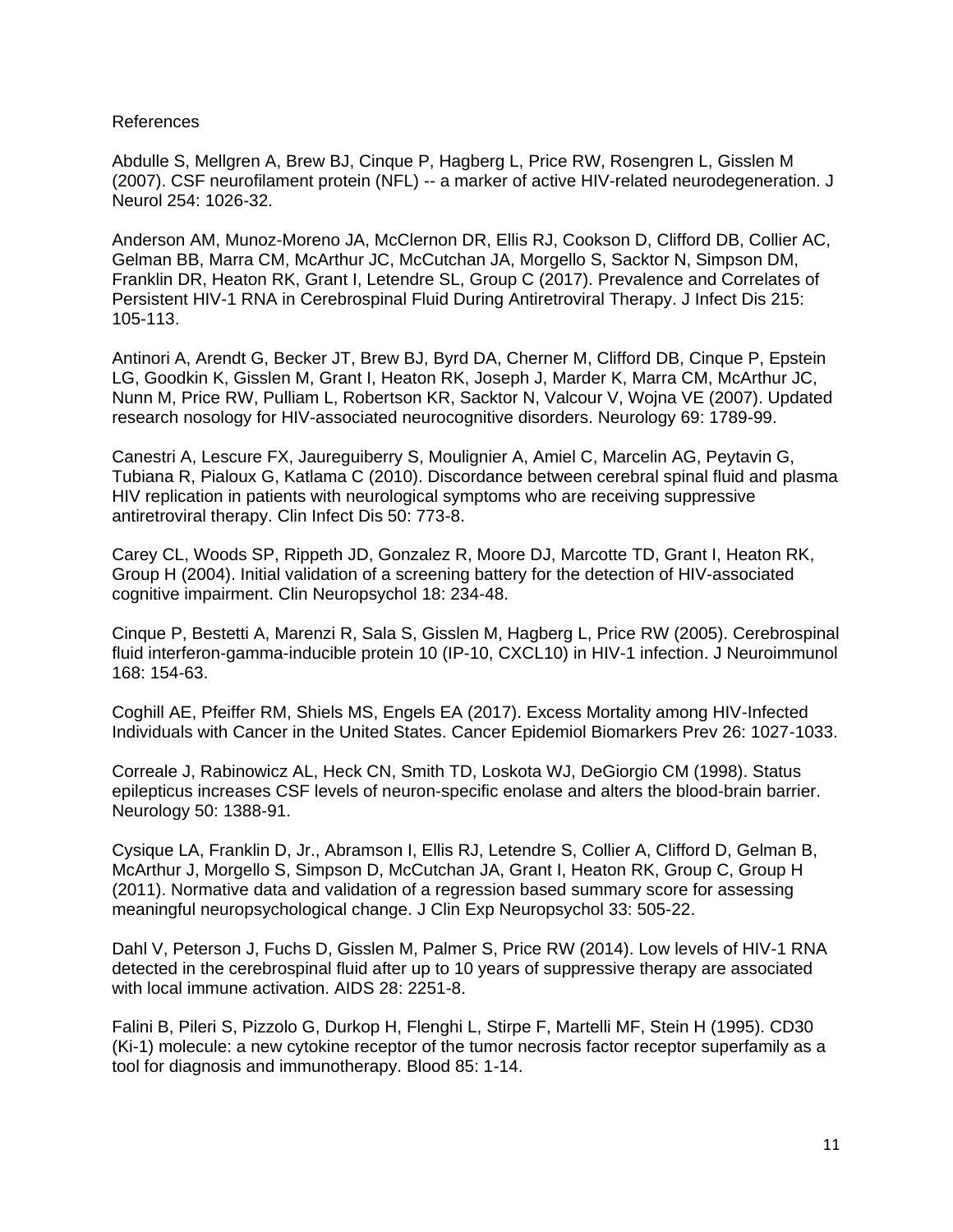Fernandez-Ruiz M, Parra P, Lopez-Medrano F, Ruiz-Merlo T, Gonzalez E, Polanco N, Origuen J, San Juan R, Andres A, Aguado JM (2017). Serum sCD30: A promising biomarker for predicting the risk of bacterial infection after kidney transplantation. Transpl Infect Dis 19.

Heaton RK, Clifford DB, Franklin DR, Jr., Woods SP, Ake C, Vaida F, Ellis RJ, Letendre SL, Marcotte TD, Atkinson JH, Rivera-Mindt M, Vigil OR, Taylor MJ, Collier AC, Marra CM, Gelman BB, McArthur JC, Morgello S, Simpson DM, McCutchan JA, Abramson I, Gamst A, Fennema-Notestine C, Jernigan TL, Wong J, Grant I, Group C (2010). HIV-associated neurocognitive disorders persist in the era of potent antiretroviral therapy: CHARTER Study. Neurology 75: 2087-96.

Heaton RK, Miller SW, Taylor MJ, Grant I Revised Comprehensive norms for an expanded Halstead- Reitan Battery: Demographically adjusted neuropsycho- logical norms for African American and Caucasian adults scoring program Lutz, FL.: Psychological Assessment Resources; 2004.

Hogan LE, Vasquez J, Hobbs KS, Hanhauser E, Aguilar-Rodriguez B, Hussien R, Thanh C, Gibson EA, Carvidi AB, Smith LCB, Khan S, Trapecar M, Sanjabi S, Somsouk M, Stoddart CA, Kuritzkes DR, Deeks SG, Henrich TJ (2018). Increased HIV-1 transcriptional activity and infectious burden in peripheral blood and gut-associated CD4+ T cells expressing CD30. PLoS Pathog 14: e1006856.

Hutter G, Nowak D, Mossner M, Ganepola S, Mussig A, Allers K, Schneider T, Hofmann J, Kucherer C, Blau O, Blau IW, Hofmann WK, Thiel E (2009). Long-term control of HIV by CCR5 Delta32/Delta32 stem-cell transplantation. N Engl J Med 360: 692-8.

Joseph SB, Kincer L, Bowman N, Menezes P, Robertson K, Anderson A, Loring D, Eron J, Price R, Swanstrom R (2015). HIV-1 Replication in the CNS Is Associated With Increased Neurocognitive Impairment. In: Poster 440 Conference on Retroviruses and Opportunistic Infections February 2015, Seattle Washington.

Lamers SL, Rose R, Maidji E, Agsalda-Garcia M, Nolan DJ, Fogel GB, Salemi M, Garcia DL, Bracci P, Yong W, Commins D, Said J, Khanlou N, Hinkin CH, Sueiras MV, Mathisen G, Donovan S, Shiramizu B, Stoddart CA, McGrath MS, Singer EJ (2016). HIV DNA Is Frequently Present within Pathologic Tissues Evaluated at Autopsy from Combined Antiretroviral Therapy-Treated Patients with Undetectable Viral Loads. J Virol 90: 8968-83.

Majumder S, Zhou LZ, Ransohoff RM (1996). Transcriptional regulation of chemokine gene expression in astrocytes. J Neurosci Res 45: 758-69.

Norman MA, Moore DJ, Taylor M, Franklin D, Jr., Cysique L, Ake C, Lazarretto D, Vaida F, Heaton RK, Group H (2011). Demographically corrected norms for African Americans and Caucasians on the Hopkins Verbal Learning Test-Revised, Brief Visuospatial Memory Test-Revised, Stroop Color and Word Test, and Wisconsin Card Sorting Test 64-Card Version. J Clin Exp Neuropsychol 33: 793-804.

Oliveira MF, Chaillon A, Nakazawa M, Vargas M, Letendre SL, Strain MC, Ellis RJ, Morris S, Little SJ, Smith DM, Gianella S (2017). Early Antiretroviral Therapy Is Associated with Lower HIV DNA Molecular Diversity and Lower Inflammation in Cerebrospinal Fluid but Does Not Prevent the Establishment of Compartmentalized HIV DNA Populations. PLoS Pathog 13: e1006112.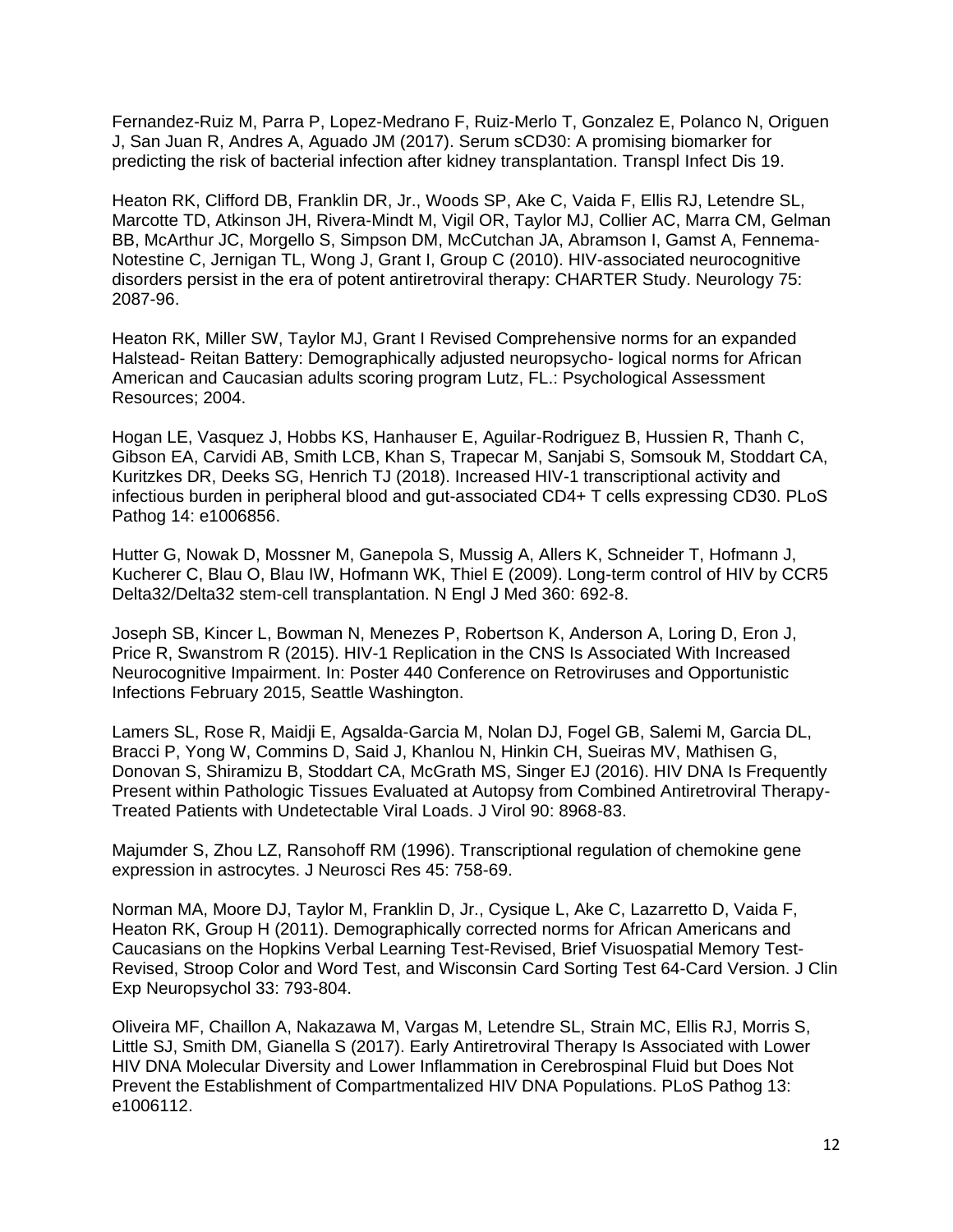Peluso MJ, Ferretti F, Peterson J, Lee E, Fuchs D, Boschini A, Gisslen M, Angoff N, Price RW, Cinque P, Spudich S (2012). Cerebrospinal fluid HIV escape associated with progressive neurologic dysfunction in patients on antiretroviral therapy with well controlled plasma viral load. AIDS 26: 1765-74.

Peluso MJ, Thanh C, Prator CA, Hogan LE, Arechiga VM, Stephenson S, Norris PJ, Di Germanio C, Fuchs D, Zetterberg H, Deeks SG, Gisslen M, Price RW, Henrich TJ (2020). Cerebrospinal fluid soluble CD30 elevation despite suppressive antiretroviral therapy in individuals living with HIV-1. J Virus Erad 6: 19-26.

Ratner V, Gao Y, Lee H, Elkin R, Nedergaard M, Benveniste H, Tannenbaum A (2017). Cerebrospinal and interstitial fluid transport via the glymphatic pathway modeled by optimal mass transport. Neuroimage 152: 530-537.

Santos JR, Munoz-Moreno JA, Molto J, Prats A, Curran A, Domingo P, Llibre JM, McClernon DR, Bravo I, Canet J, Watson V, Back D, Clotet B (2013). Virological efficacy in cerebrospinal fluid and neurocognitive status in patients with long-term monotherapy based on lopinavir/ritonavir: an exploratory study. PLoS One 8: e70201.

Spudich S, Robertson KR, Bosch RJ, Gandhi RT, Cyktor JC, Mar H, Macatangay BJ, Lalama CM, Rinaldo C, Collier AC, Godfrey C, Eron JJ, McMahon D, Jacobs JL, Koontz D, Hogg E, Vecchio A, Mellors JW (2019). Persistent HIV-infected cells in cerebrospinal fluid are associated with poorer neurocognitive performance. J Clin Invest 129: 3339-3346.

Stacey AR, Norris PJ, Qin L, Haygreen EA, Taylor E, Heitman J, Lebedeva M, DeCamp A, Li D, Grove D, Self SG, Borrow P (2009). Induction of a striking systemic cytokine cascade prior to peak viremia in acute human immunodeficiency virus type 1 infection, in contrast to more modest and delayed responses in acute hepatitis B and C virus infections. J Virol 83: 3719-33.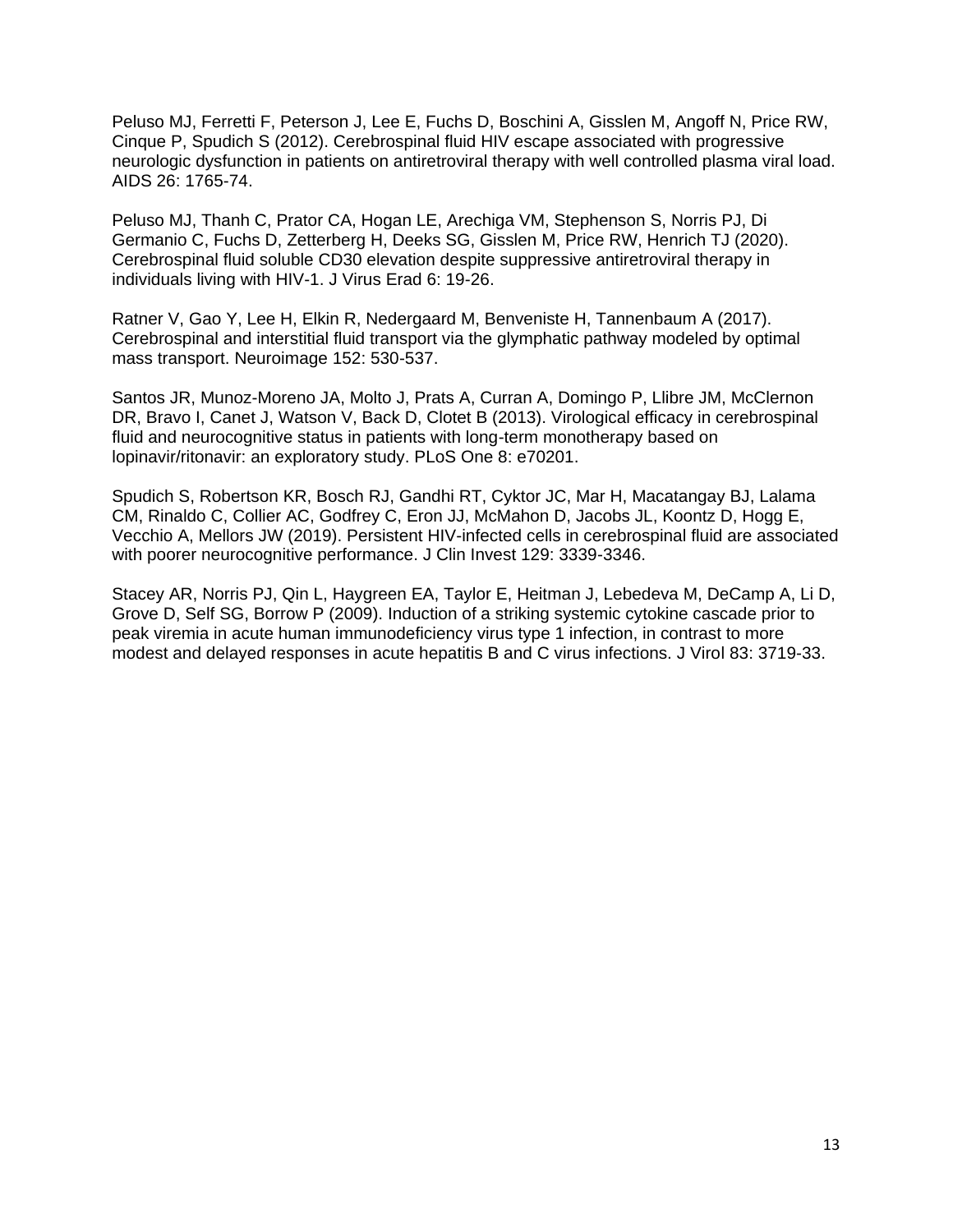| Variable                                                                                                                                                                     | All<br>participants<br>$(n=66)$                                                                       | CSFHIV+<br>$(n=12)$                                                                                    | <b>CSFHIVneg</b><br>$(n=54)$                                                                          | P value<br>for<br>difference                        |
|------------------------------------------------------------------------------------------------------------------------------------------------------------------------------|-------------------------------------------------------------------------------------------------------|--------------------------------------------------------------------------------------------------------|-------------------------------------------------------------------------------------------------------|-----------------------------------------------------|
| Age                                                                                                                                                                          | 45 (41-50)                                                                                            | 42 (39-49)                                                                                             | 46 (42-50)                                                                                            | 0.15                                                |
| <b>Male Sex</b>                                                                                                                                                              | 60 (90.9%)                                                                                            | 10 (83.3%)                                                                                             | 50 (92.6%)                                                                                            | 0.3                                                 |
| Race<br><b>White</b><br><b>Black</b><br><b>Other</b>                                                                                                                         | 35 (53%)<br>17 (25.8%)<br>14 (21.2%)                                                                  | 8(66.7%)<br>$3(25.0\%)$<br>1(8.3%)                                                                     | 27 (50%)<br>14 (25.9%)<br>13 (24.1%)                                                                  | 0.82                                                |
| <b>Estimated years with</b><br><b>HIV</b>                                                                                                                                    | $14(8-18)$                                                                                            | $13(9-16)$                                                                                             | $15(7-18)$                                                                                            | 0.7                                                 |
| <b>Current CD4+</b>                                                                                                                                                          | 483 (356-718)                                                                                         | 476 (359-752)                                                                                          | 500 (351-717)                                                                                         | 0.98                                                |
| Nadir CD4+                                                                                                                                                                   | 98 (21-231)                                                                                           | 88 (34-259)                                                                                            | 104 (14-226)                                                                                          | 0.61                                                |
| <b>Months on current ART</b><br>regimen                                                                                                                                      | $19(9-36)$                                                                                            | $15(5-23)$                                                                                             | 19 (10-37)                                                                                            | 0.19                                                |
| Proportion with plasma<br>HIV+ RNA by SCA                                                                                                                                    | 33 (50%)                                                                                              | 10 (83%)                                                                                               | 23 (43%)                                                                                              | $0.023*$                                            |
| <b>CSF results</b><br><b>WBC<sup>a</sup></b><br><b>Protein</b> <sup>b</sup><br>CXCL10 <sup>c</sup><br>SCD30 <sup>d</sup><br><b>NFL<sup>c</sup></b><br><b>NSE<sup>c</sup></b> | $2(1-4)$<br>40 (33-51)<br>341 (218-541)<br>$7.6(4.2-11.6)$<br>572 (407-706)<br>11039 (8805-<br>14178) | $4(2-7)$<br>$39(34-55)$<br>514 (353-800)<br>$7.5(4.2-10.0)$<br>586 (433-669)<br>12094 (9780-<br>13623) | $2(1-3)$<br>41 (32-51)<br>317 (213-480)<br>$7.6(4.1-12.4)$<br>572 (402-732)<br>10918 (8716-<br>14701) | $0.035*$<br>0.99<br>$0.019*$<br>0.78<br>0.96<br>0.8 |

Table 1: Variables are reported as either median (interquartile range), mean [standard deviation] or number (%). \*Denotes p value <0.05. a=measurement in cells/milliliter; b= measurement in milligrams/deciliter; c= measurements in picograms/milliliter; d= measurement in nanograms/milliliter.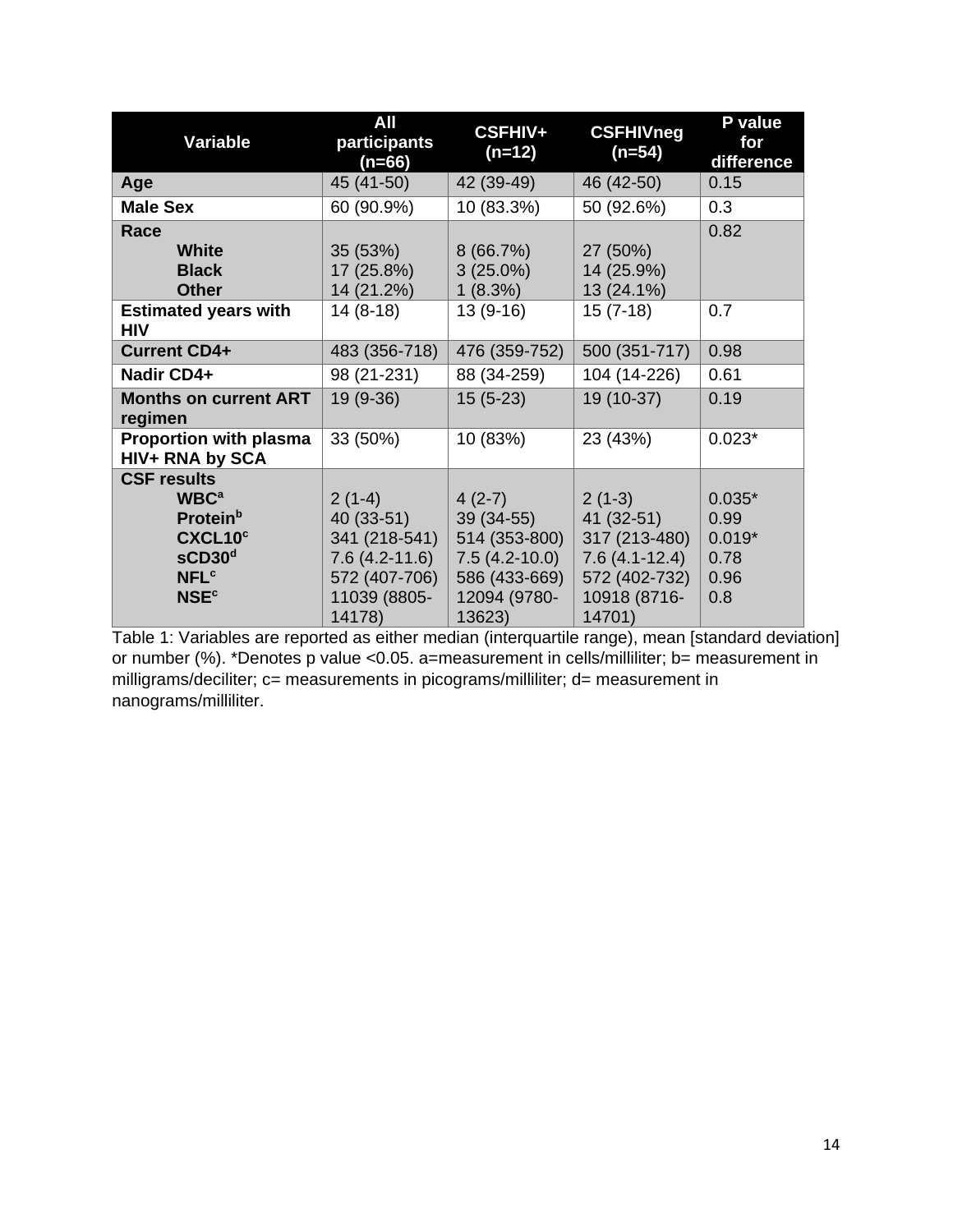

**C X C L 1 0 c o n c e n tra tio n m e a s u re d <sup>a</sup> <sup>s</sup> p g /m l h orizon ta l line= m ed ian**

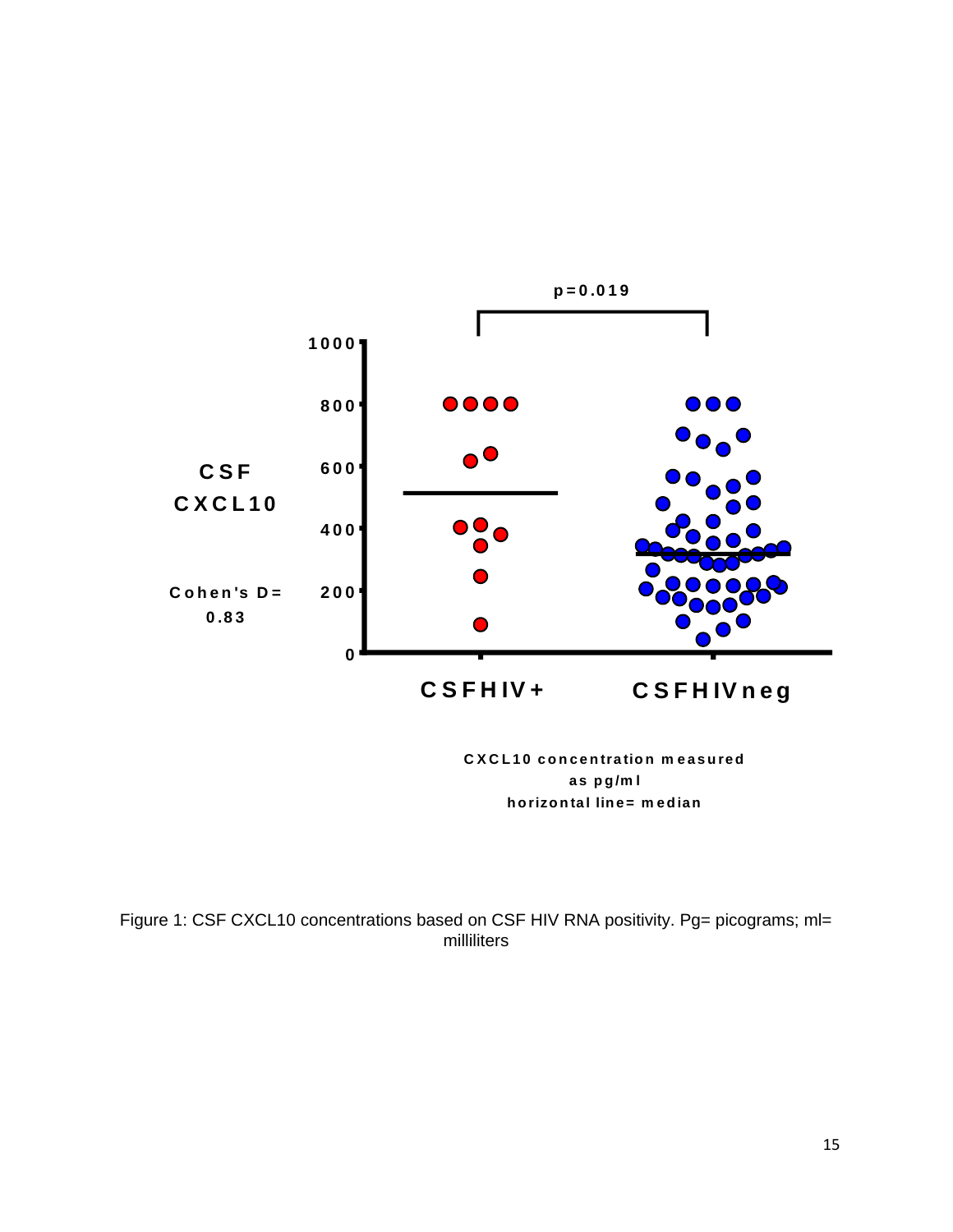

**s C D 30 c o n c e n tra tio n m e a s u re d <sup>a</sup> <sup>s</sup> <sup>n</sup> g /m l h orizon ta l line= m ed ian**